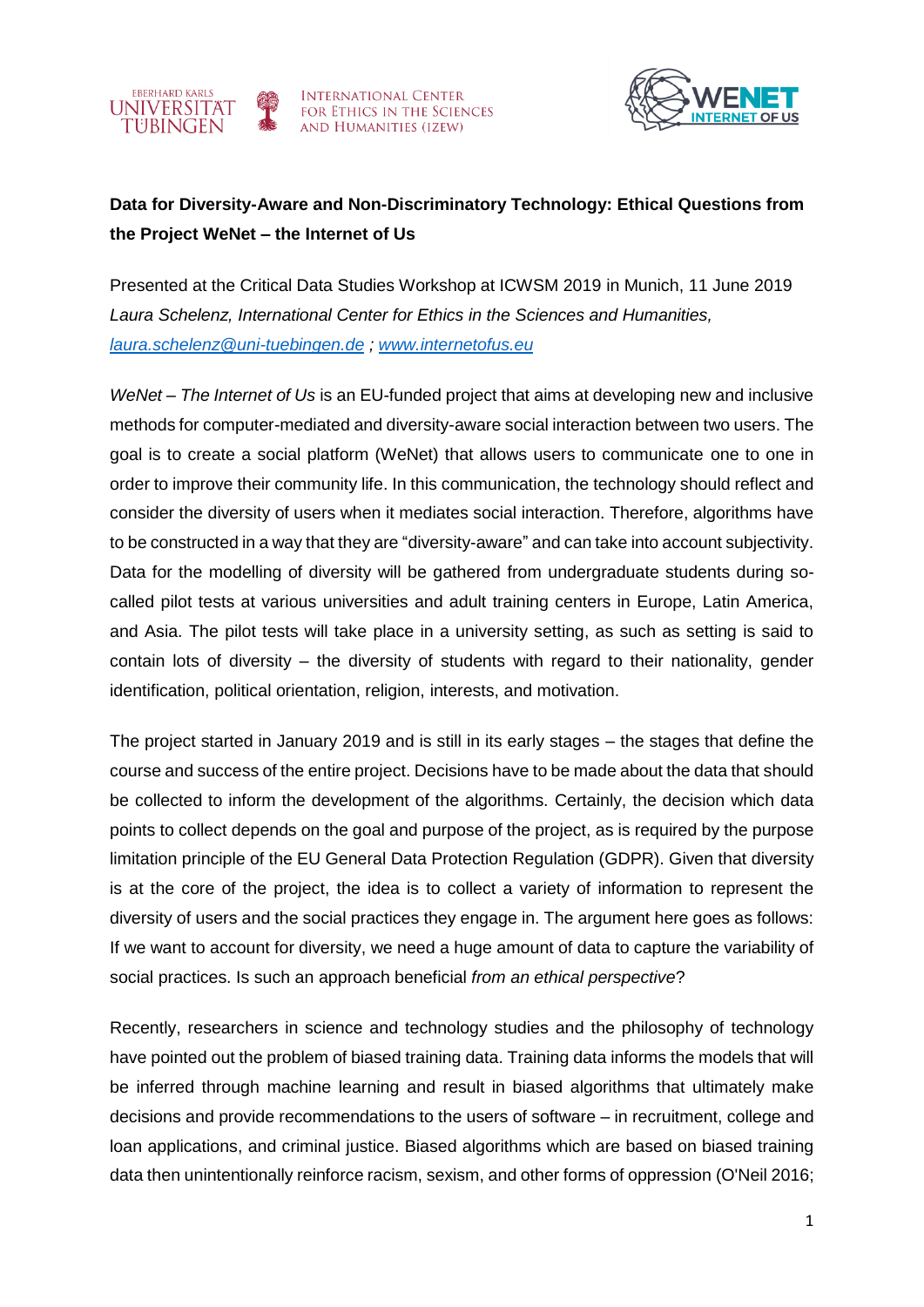## **INTERNATIONAL CENTER** FOR ETHICS IN THE SCIENCES **AND HUMANITIES (IZEW)**

**EBERHARD KARLS** 

**UNIVERSITAT** 

TUBINGEN



Noble 2018; Seaver 2017; Sandvig et al. 2016; Zarsky 2016; Wachter-Boettcher 2017; Tufekci 2015; Fefegha 2018; Criado Perez 2019). Training data is biased because data is always collected with a certain interest and prioritizes some categories of data over others. Often, data exists only about the major ethnic group of a country but not about minorities or people not conforming with hegemonic ideas of a "normal" person. Ethnic minorities, women, gender nonconforming individuals, different-abled bodies, and other people who are marginalized in society are often not included in research, studies or government surveys, hence there is a lack of data about them. Against this backdrop, the question is whether the collection of the massive amounts of data guarantees inclusion and justice for those who have previously been discriminated through software? Should we create large-scale diversity-aware datasets that minimize bias against people outside the norm?

One concern with this approach is that it violates the principle of data minimization. The GDPR states that data should be collected only if it is absolutely necessary to collect this set of data in order to meet the goal of the project. This principle is intended to protect "data subjects", i.e. those people who provide the data. The more data someone reveals, the more vulnerable the person becomes in light of possible data misuse, surveillance, and profiling. Therefore, we might want to consider a radically different approach where data collection is massively reduced. If sensitive categories of data such as gender and race are not explicitly asked for in questionnaires and thus not included in the dataset, then the algorithm will not be able to work with these categories.

On the other hand, gender and racial discrimination might enter algorithmic decision-making if data exists that serves as a proxy for sensitive categories of data. This can be especially problematic in the context of a social practices approach, i.e. when social practices are used to account for and model diversity. Social practices are usually semantically coded to certain roles, e.g. gender roles. Ballet dancing for example is usually considered an activity followed by women. Through social biases that produce cultural stereotypes, it might not be necessary to collect the category of gender for the algorithm to draw certain conclusions that result in discrimination.

Decisions about the collection of data and the use of datasets are then not easy but crucial to reduce data bias and ultimately algorithmic bias. The interdisciplinary project team should therefore, with intensive consultation from the social scientists, develop a data collection plan that explicitly seeks to reduce bias in data. This means looking for those who are at the margins of the group of data subjects, questioning role models and assumptions about social practices and diversity, and actively searching for the invisible, the things we usually miss.